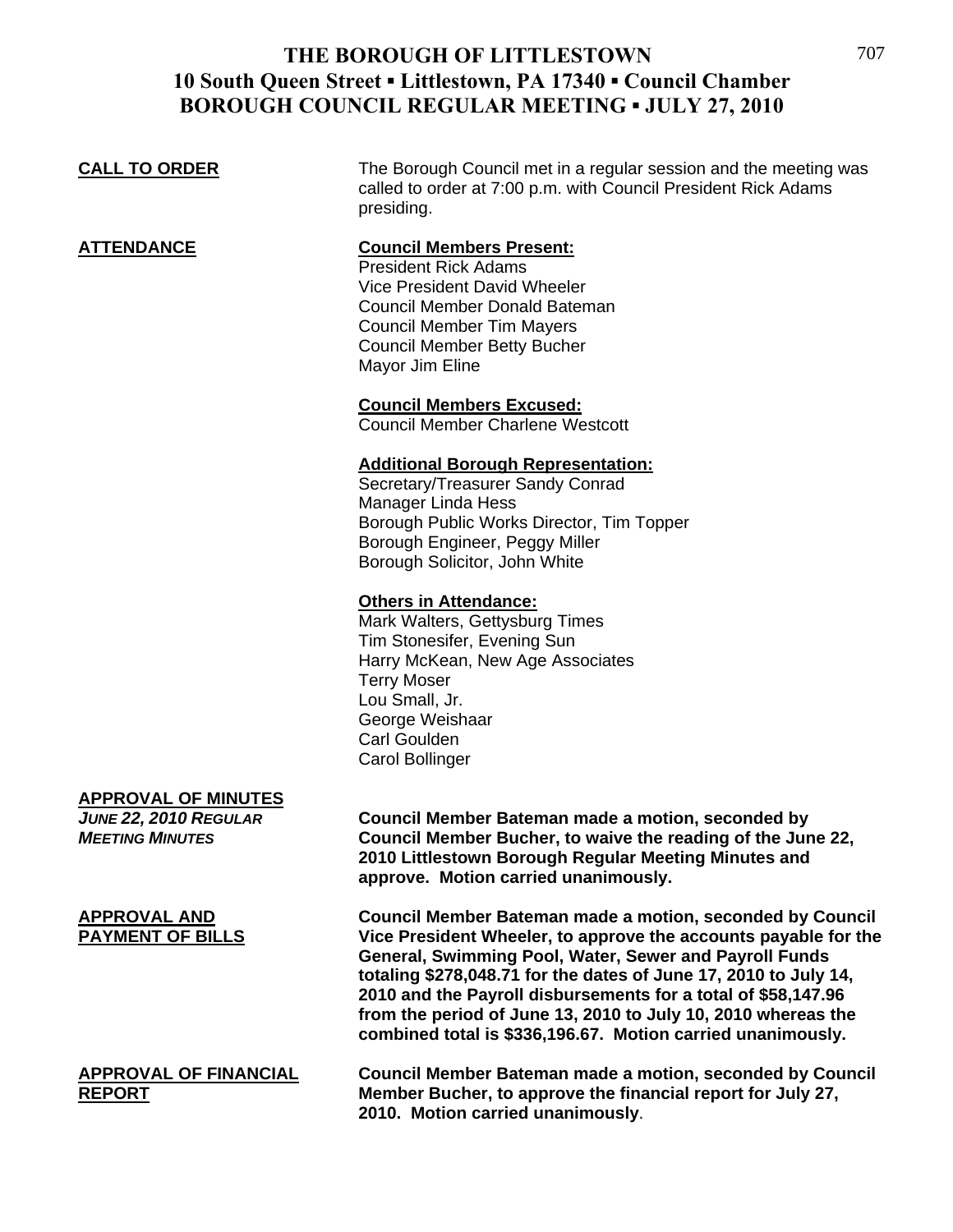| <b>RESERVE SAVINGS ACCOUNT</b> | Council Member Bateman made a motion, seconded by Council  |
|--------------------------------|------------------------------------------------------------|
| <b>REPORT</b>                  | Member Bucher, to approve the Reserve Savings Account from |
|                                | July 27, 2010. Motion carried unanimously.                 |

#### **PUBLIC HEARING**

**A TEXT AMENDMENT TO THE SIGN ORDINANCE**

Littlestown Borough Zoning Ordinance pertaining to signs, electronic **ORDINANCE REGARDING Borough Solicitor John White stated that this was the date,** time and place for a public hearing regarding an Ordinance of the Borough of Littlestown, Amending and Supplementing the message centers.

> Borough Solicitor White proceeded to review the ordinance with the public and council. Solicitor White asked if there were any public questions or comments.

who had some concerns with the amendments. Wogan's installed a accountable to the new standards. Council Vice President Wheeler read the concerns from the letter written by Wogan's. Council Member Wheeler read a letter from Wogan's Drug Store, sign in September of 2009 and feels that they should not be held

Meetings and the purpose of the amendments was due to safety factors. Borough Manager Hess had attended the Planning Commission

followed this ordinance they are unable to use their sign in the way it was designed to be used. Mr. Carl Goulden a business member in town finds the ordinance rather intrusive. He feels that no one should be told how to regulate the signs and the ordinance is dictating how a sign should or could be used. Wogan's paid around \$20,000.00 for their sign and if they

Council Member Mayers agreed with Mr. Goulden and further asked who was going to enforce the ordinance; the Borough would have another ordinance in the Borough that won't be enforced.

After further discussion Council made the following motion:

ordinance in conjunction with the Planning Commission and the **gh of postpone making a decision on the Ordinance of the Borou Borough Zoning Ordinance pertaining to signs, electronic message centers. Motion carried unanimously. Council Vice President Wheeler made a motion, seconded by Council Member Bateman, to appoint a committee to study the Adams County Office of Planning and Development and to Littlestown, Amending and Supplementing the Littlestown** 

Council President Adams appointed himself, Council Vice President Wheeler and Council Member Westcott to the committee.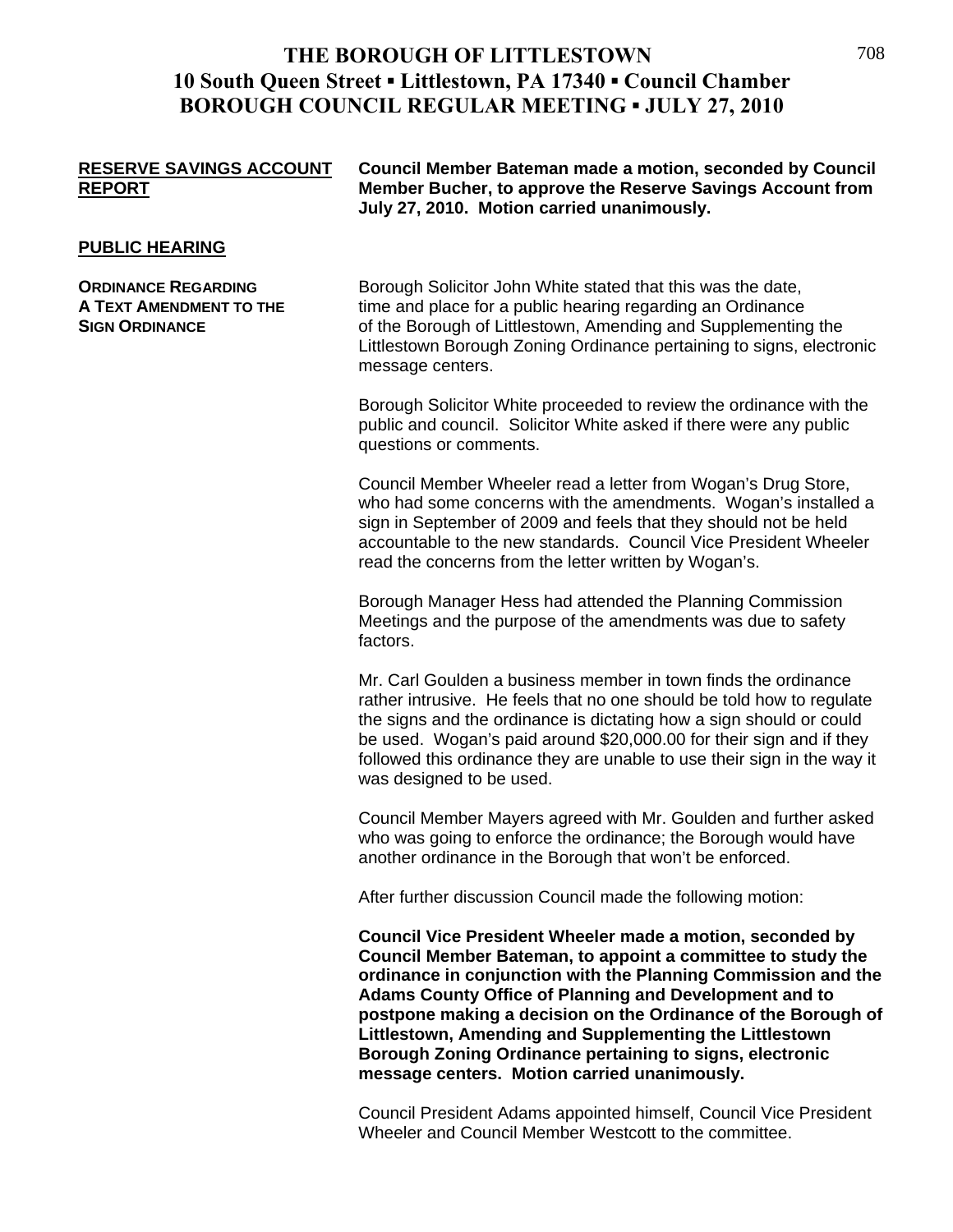#### **NEW BUSINESS**

| <b>FIREMEN'S TRAINING</b>                          | <b>Council Member Bateman made a motion, seconded by Council</b><br>Vice President Wheeler, to approve the Alpha Fire Company to<br>hold their Firemen's Training Session at the Littlestown<br>Community Swimming Pool on Tuesday, August 3, 2010 at<br>8:00pm. Motion carried unanimously.                                                                                                                                                                                                                                                                                                          |
|----------------------------------------------------|-------------------------------------------------------------------------------------------------------------------------------------------------------------------------------------------------------------------------------------------------------------------------------------------------------------------------------------------------------------------------------------------------------------------------------------------------------------------------------------------------------------------------------------------------------------------------------------------------------|
| 2010 CROP WALK                                     | Council Member Bateman made a motion, seconded by Council<br>Vice President Wheeler, to approve Ernest K. Spamer to utilize<br>the main streets of Littlestown for the 2010 Crop Walk on<br>October 10, 2010 starting at 1:00pm. Motion carried<br>unanimously.                                                                                                                                                                                                                                                                                                                                       |
| <b>Deborah Weinholt</b><br><b>Water/Sewer Bill</b> | There was no action taken. Borough Manager Hess had<br>responded to her complaint.                                                                                                                                                                                                                                                                                                                                                                                                                                                                                                                    |
| <b>TUCKER INDUSTRIES</b>                           | Borough Manager Hess stated that during the last Chamber of<br>Commerce meeting it was being discussed as to how to get<br>businesses in town. Manager Hess advised the Chamber that she<br>sends letters of invitations out to potential business people. The<br>Chamber suggested that she contact Tucker Industries to see if they<br>would be interested in coming to Littlestown to open their business in<br>the Masterbrand building. Due to the controversy that Tucker<br>Industries has with East Berlin Borough, Manager Hess thought it<br>should come before Council for their thoughts. |
|                                                    | Mrs. Carol Bollinger a resident who currently resides next to<br>Masterbrand had a concern that Tucker Industries would not comply<br>with the standards of DEP and she is afraid that she will smell the<br>fumes from the paint.                                                                                                                                                                                                                                                                                                                                                                    |
|                                                    | Mr. Carl Goulden thinks that it is a good idea to send the invitation<br>out. When Masterbrand closed we had a few hundred people in<br>Littlestown out of work, who most of them are probably still out of<br>work. This could be a good thing to Littlestown.                                                                                                                                                                                                                                                                                                                                       |
|                                                    | Council asked Manager Hess to send Tucker Industries a letter of<br>invitation.                                                                                                                                                                                                                                                                                                                                                                                                                                                                                                                       |
| <b>REPORTS</b>                                     |                                                                                                                                                                                                                                                                                                                                                                                                                                                                                                                                                                                                       |
| <b>BOROUGH MANAGER</b>                             | Borough Manager, Linda Hess, submitted her report earlier to<br>Council.                                                                                                                                                                                                                                                                                                                                                                                                                                                                                                                              |
| <b>MAYOR</b>                                       | Mayor James Eline submitted his report earlier to Council and stated<br>that the new police vehicle is in and is waiting for the equipment to be<br>installed.                                                                                                                                                                                                                                                                                                                                                                                                                                        |
| <b>POLICE CHIEF</b>                                | Chief of Police, Charles Kellar, submitted his report earlier to Council.                                                                                                                                                                                                                                                                                                                                                                                                                                                                                                                             |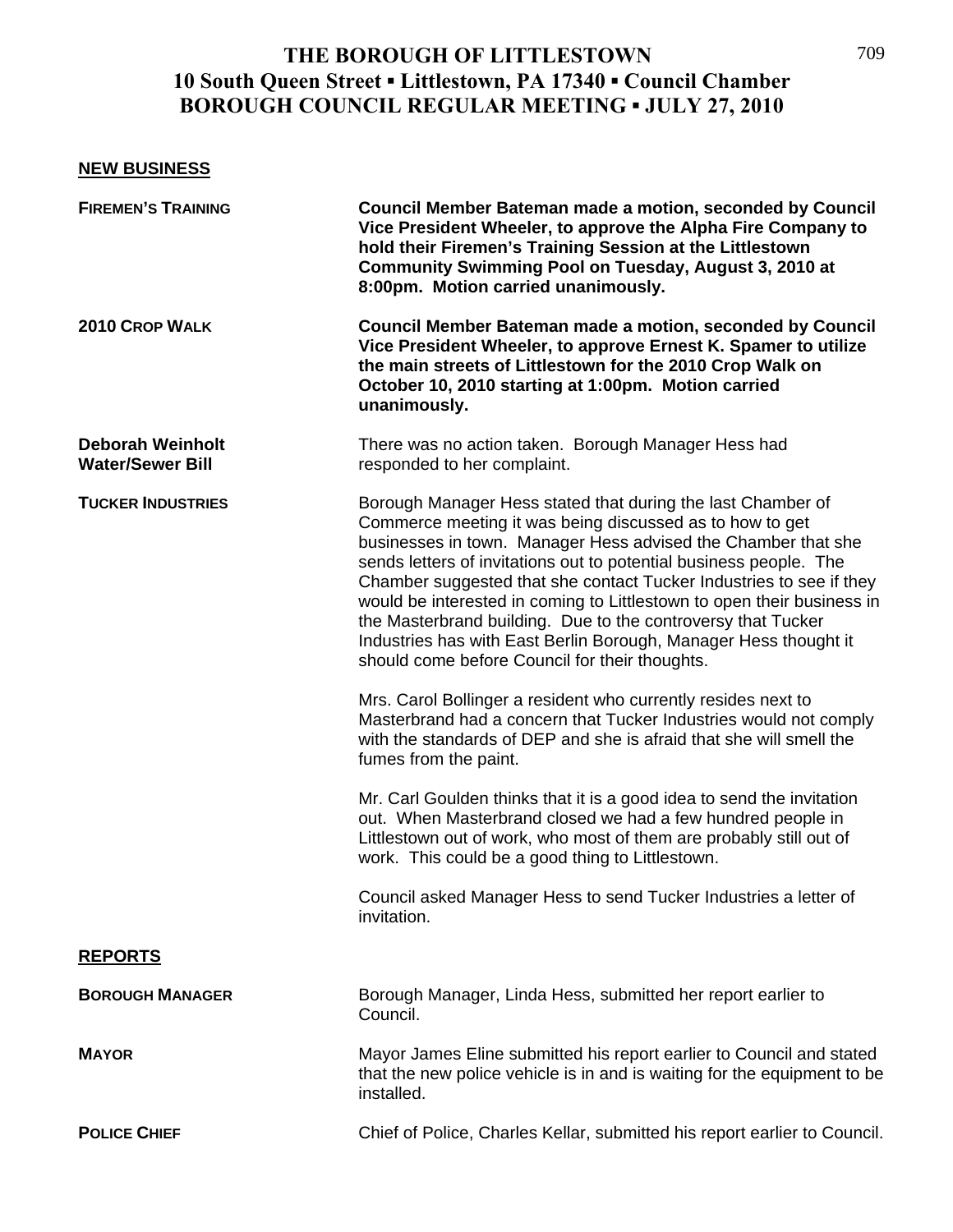| <b>DIRECTOR OF PUBLIC WORKS</b>                                          | Borough Director of Public Works, Tim Topper, submitted his report<br>earlier to Council.                                                                                                                                                                                                                                                                                                                                                                                                                                                                                                                                                                                                                                                                                                                                                                                                                                                                                                                                                                                                                            |
|--------------------------------------------------------------------------|----------------------------------------------------------------------------------------------------------------------------------------------------------------------------------------------------------------------------------------------------------------------------------------------------------------------------------------------------------------------------------------------------------------------------------------------------------------------------------------------------------------------------------------------------------------------------------------------------------------------------------------------------------------------------------------------------------------------------------------------------------------------------------------------------------------------------------------------------------------------------------------------------------------------------------------------------------------------------------------------------------------------------------------------------------------------------------------------------------------------|
| <b>BARBARA COURTNEY</b>                                                  | Ms. Courtney's attorney submitted a letter dated July 23, 2010 to<br>bring to Council's attention the property which she owns behind her<br>residence on M Street. There was an executed deed of right-of-way<br>granting the Borough of Littlestown a right-of-way over her property<br>for purposes of the drainage of storm water. The right-of-way was<br>signed in 1987 and the Borough of Littlestown has maintained the<br>right-of-way by periodically trimming the grass and vegetation that<br>has grown within the right-of-way area. The Borough staff has<br>changed its practices this year and despite the request by Ms.<br>Courtney, has not seen fit to maintain this area. Ms. Courtney has<br>request that the Borough trim the vegetation in the right-of-way area<br>and has been advised that this is not the Borough's obligation. Ms.<br>Courtney and her attorney request that Borough Council direct<br>maintenance staff to perform the necessary work to keep the right-of-<br>way in good condition and not allow the vegetation to become<br>overgrown and a further trap for debris. |
|                                                                          | Borough Manager Hess informed Council that the right-of-way deed<br>states that the Grantee (which is the Borough of Littlestown) shall at<br>all times, after doing any work or thing in connection with the said<br>storm sewer, restore the premises to the condition in which the same<br>were found before such work or thing were undertaken. Manager<br>Hess stressed that the Borough did as the deed stated. The deed<br>does not state that the property receive perpetual maintenance.                                                                                                                                                                                                                                                                                                                                                                                                                                                                                                                                                                                                                    |
|                                                                          | Council Member Bateman made a motion, seconded by Council<br>Member Bucher, to direct the Borough Solicitor, John White, to<br>respond to Attorney Yingst July 23, 2010 letter regarding the<br>storm water right-of-way across from Ms. Barbara Courtney's<br>property, thereby stating that the maintenance of this parcel is<br>the responsibility of the property owner, not the Borough.<br>Council Vice President Adams stated that this was a non-agenda<br>item and asked for public comments. There were no public<br>comments given. Motion carried unanimously.                                                                                                                                                                                                                                                                                                                                                                                                                                                                                                                                           |
| <b>REPORTS</b>                                                           | Council Member Bateman made a motion, seconded by Council<br>Member Bucher, to approve the reports as written. Motion<br>carried unanimously.                                                                                                                                                                                                                                                                                                                                                                                                                                                                                                                                                                                                                                                                                                                                                                                                                                                                                                                                                                        |
| <b>REPORTS OF BOARDS,</b><br><b>COMMITTEES AND</b><br><b>COMMISSIONS</b> |                                                                                                                                                                                                                                                                                                                                                                                                                                                                                                                                                                                                                                                                                                                                                                                                                                                                                                                                                                                                                                                                                                                      |
| <b>RECREATION BOARD</b>                                                  | No meeting took place.                                                                                                                                                                                                                                                                                                                                                                                                                                                                                                                                                                                                                                                                                                                                                                                                                                                                                                                                                                                                                                                                                               |
| <b>PLANNING COMMISSION</b>                                               | There was no action to be taken.                                                                                                                                                                                                                                                                                                                                                                                                                                                                                                                                                                                                                                                                                                                                                                                                                                                                                                                                                                                                                                                                                     |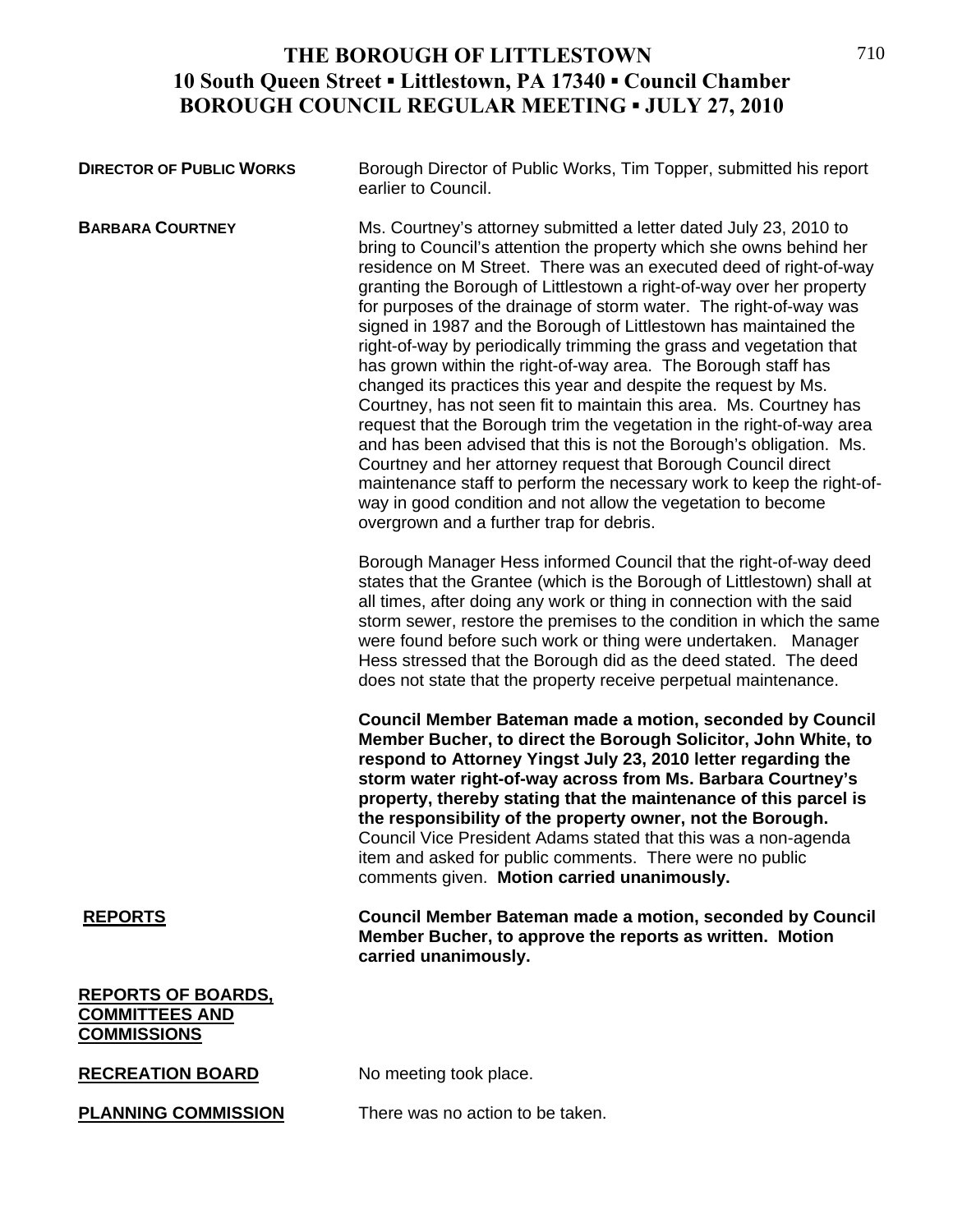| <b>CIVIL SERVICE COMMISSION</b>                                                   | Council Member Mayers stated that there is nothing to report.                                                                                                                                                                                                                                                                                                                                                                                                              |
|-----------------------------------------------------------------------------------|----------------------------------------------------------------------------------------------------------------------------------------------------------------------------------------------------------------------------------------------------------------------------------------------------------------------------------------------------------------------------------------------------------------------------------------------------------------------------|
| <b>COMMUNITY RELATIONS</b><br><b>COMMITTEE</b>                                    | Council Vice President Wheeler stated that there is nothing<br>to report.                                                                                                                                                                                                                                                                                                                                                                                                  |
| <b>FINANCE COMMITTEE</b>                                                          | Council President Adams stated that the budget process has begun.                                                                                                                                                                                                                                                                                                                                                                                                          |
| <b>HEALTH &amp; SAFETY</b><br><b>COMMITTEE</b>                                    | Council Member Wheeler stated that there is an issue with the<br>long driveways in Heritage Hills. There are about a handful of<br>driveways that are a concern. Drivers pulling out of the driveways<br>are unable to see oncoming traffic or even pedestrians due to parked<br>vehicles. The Committee would like to see the curbs painted to<br>eliminate parking by the driveways. Council Member Westcott will<br>meet with the Chief when she returns from vacation. |
| PERSONNEL COMMITTEE                                                               | Council Member Bucher stated that there was nothing to report.                                                                                                                                                                                                                                                                                                                                                                                                             |
| <b>UNION/POLICE CONTRACT</b><br><b>COMMITTEE</b>                                  | Council President Adams stated that it is still in the process of being<br>worked on.                                                                                                                                                                                                                                                                                                                                                                                      |
| <b>PROPERTY &amp; SUPPLY</b><br><b>COMMITTEE</b>                                  | Council Member Bateman stated that there was nothing to report.                                                                                                                                                                                                                                                                                                                                                                                                            |
| UTILITIES/I&I COMMITTEE                                                           | Council Member Mayers stated that there would be a meeting to<br>discuss the progress of the Act 537 in September.                                                                                                                                                                                                                                                                                                                                                         |
| <b>YORK ADAMS TAX BUREAU</b>                                                      | Council Vice President Wheeler stated that York Adams Tax Bureau<br>reported that they are \$200,000.00 less than last year in collections<br>and operating expenses are down.                                                                                                                                                                                                                                                                                             |
| <b>COUNCIL OF GOVERNMENT</b>                                                      | Council Vice President Wheeler stated that there was a meeting and<br>at this time there is not a whole lot going on.                                                                                                                                                                                                                                                                                                                                                      |
| <u>RECESS</u>                                                                     | Council Member Bateman made a motion, seconded by Council<br>Member Bucher, to recess the open session for an executive<br>session to discuss potential litigation. Motion carried<br>unanimously.                                                                                                                                                                                                                                                                         |
|                                                                                   | The meeting was recessed at 8:09pm.                                                                                                                                                                                                                                                                                                                                                                                                                                        |
| <b>RECONVENE</b>                                                                  | Council President Adams reconvened the meeting at 8:31pm.                                                                                                                                                                                                                                                                                                                                                                                                                  |
| <b>PROCEED WITH LITIGATION</b><br><b>REGARDING ACNB THEFT</b><br>OF BOROUGH FUNDS | Council Member Bateman made a motion, seconded by Council<br>Member Bucher, that the Borough of Littlestown take action<br>to institute litigation against Adams County National Bank for<br>the theft of funds in the amount of \$25,826.41 from their online<br><b>banking services.</b> Council Vice President Adams stated that this<br>was a non-agenda item and asked for public comments. No public<br>comments were given. Motion carried unanimously.             |